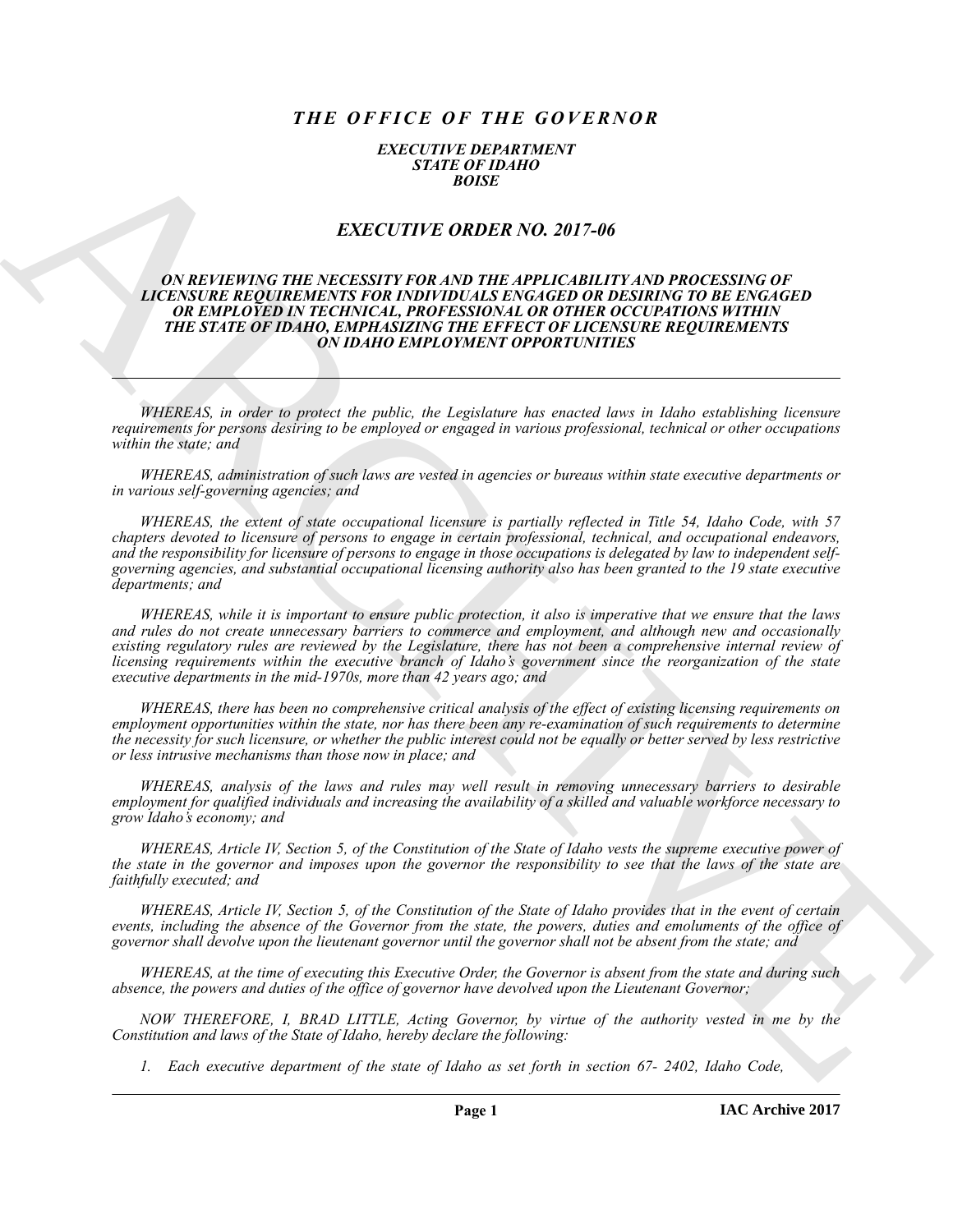*including each division, bureau or self-governing agency with statutory or regulatory authority to issue a license to an individual, authorizing such person to engage in a profession, vocation or occupation, shall review and report:*

- *a. the timeframe for final action either approving or denying a complete application for issuance of a professional, occupational, or vocational license; and*
- *b. review of requirements that are prerequisites for the issuance of each type of license and suggestions on requirements that can be eliminated; and*
- *c. review of renewal requirements and suggestions on requirements that can be eliminated; and*
- *d. statutory or regulatory prohibitions that require the department to deny either the acceptance of an application for a license or the denial of the issuance or renewal of a license, together with a report of the number of applicants denied licensure, or whose applications were not accepted for consideration by the department or agency, or who were refused renewal of a license for the oneyear period immediately following or preceding the date of this executive order, and the factual or statutory basis for each such denial; and*
- *e. statutory or regulatory authority for the suspension, revocation or other disciplinary action relating to professional, technical, or occupational licenses issued by such agency, together with a report of the number of such disciplinary actions and the factual or statutory basis for such action; and*
- *f. the cost of administering the licensing process on a per applicant basis, and the fee charged to each applicant for issuance or renewal of a license.*
- *g. in recognition of the work by board members to address these issues, list the laws and rule changes enacted in the past five years to eliminate barriers.*
- *2. Each executive department of the state of Idaho as set forth in section 67- 2402, Idaho Code, including each division, bureau or self-governing agency with statutory or regulatory authority to issue a license to an individual, authorizing such person to engage in a professional, technical or occupation, shall:*
	- *a. provide an assessment or statement as to whether the licensure, or requirements relating thereto, are in the public interest, together with the reasons for such assessment or opinion; and*
	- *b. provide recommendations for improvement, modification or elimination of licensure requirements within the department's or the self-governing agency's jurisdiction; and*
- Exercise the first Convertise of the Convertise Convertise for the the convertise of the convertise of the convertise of the convertise of the convertise of the convertise of the convertise of the convertise of the conver *c. within thirty (30) days following the effective date of this Executive Order, adopt a process or procedure affording interested persons reasonable opportunity to submit to the department, bureau or selfgoverning agency, or to the Governor's office or the office of the Lieutenant Governor if the person chooses, data, views, opinions or arguments concerning any matter which is the subject of this Executive Order. Such information may be submitted either in writing or electronically. The process or procedure may provide a closing date for the submission of such information, which for the purposes of this Executive Order shall not be earlier than May 1, 2018; and*
	- *d. upon adopting such process or procedure, provide notice to the Governor's office and to all interested persons of its intent to comply with the requirements of this Executive Order and the manner in which such interested persons may provide data, views, opinions or arguments either to the department, bureau, self-governing agency or to the Governor's office or the office of the Lieutenant Governor.*
	- *3. The term "interested persons," as used in paragraphs 2c and 2d of this Executive Order shall include but not be limited to all persons currently licensed by the affected department or agency on the effective date of this Executive Order.*